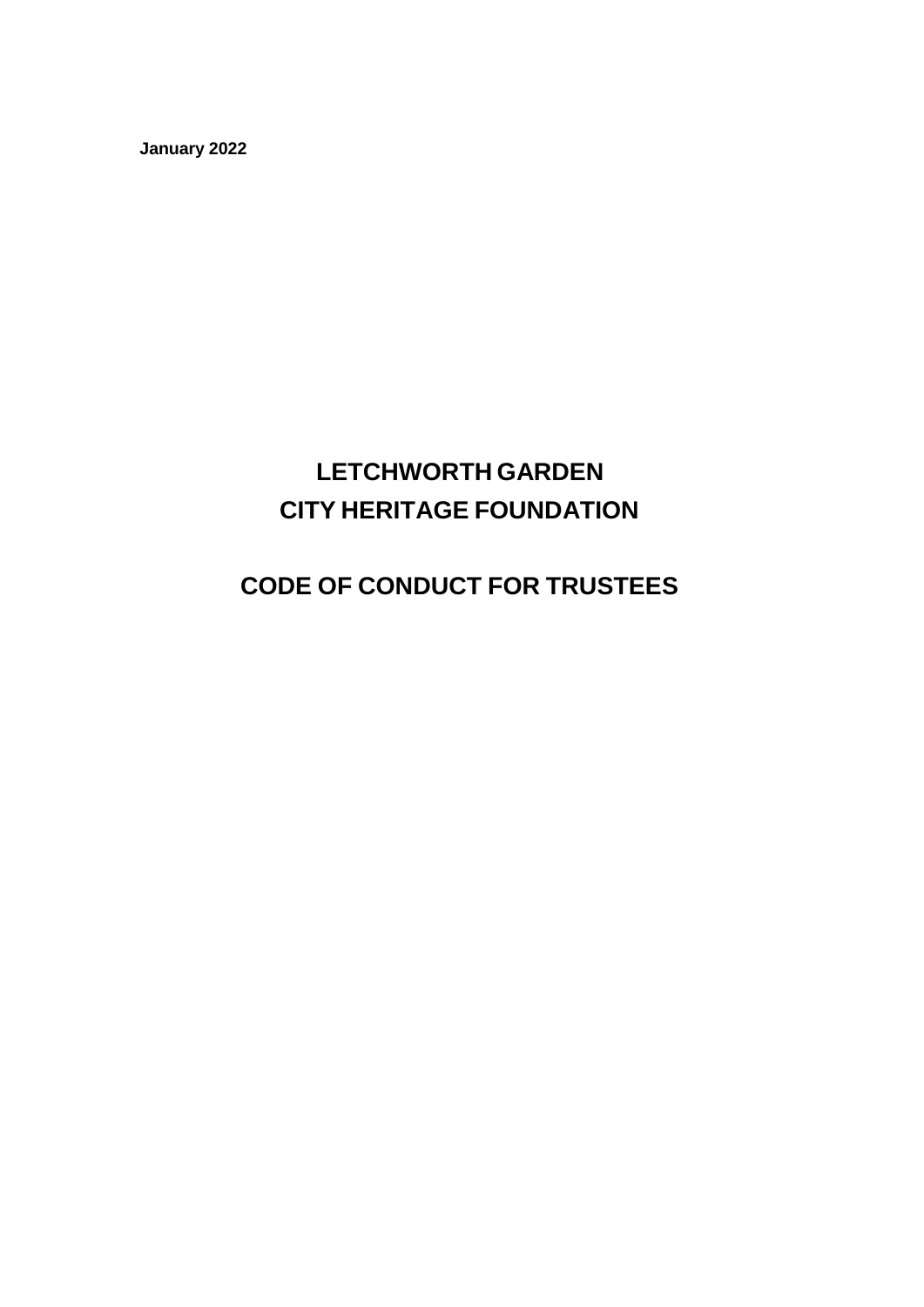### **CODE OF CONDUCT FOR TRUSTEES**

As a Trustee of the Heritage Foundation, I agree to follow the principles as set out in this Code:

#### **Our values & behaviours**

1. I will always behave in a considerate, respectful, honest and courteous manner to Trustees, governors, staff and volunteers of the Heritage Foundation and also members of the local community whom I meet in my role as a Trustee.

#### **Governing documents of the Heritage Foundation and the law**

- 2. I will comply with the Rules and Regulations of the Heritage Foundation and any policies and procedures made by the Board of Trustees.
- 3. I will comply with the law in carrying out my duties as a charity trustee.

#### **Furthering the charity objects of the Heritage Foundation**

- 4. I will act solely in furtherance of the objects of the Heritage Foundation and as their guardian and ambassador. My role and my obligations as a Trustee of the Heritage Foundation takes precedent over my role as a Governor.
- 5. I will develop and maintain an up-to-date knowledge of the Heritage Foundation and how it works and also the views and needs of the local community of Letchworth Garden City which it serves.
- 6. I will act independently and solely in the best interests of the Heritage Foundation as a whole, and not as a representative of any group, institution or organisation with whom I may be connected, considering what is best for both the present and future local community of Letchworth Garden City which it serves.

#### **Openness about personal interests**

- 7. I will adhere to the conflicts of interest policy and declare any interest and changes to those interests, and that of any member of my family or connected person, in a proposed transaction or arrangement with the Heritage Foundation, or in one previously entered into by the Heritage Foundation, or in any circumstances where the personal, financial, professional or business interests of myself, my family or relationship with a connected person do or might conflict with the interests of the Heritage Foundation.
- 8. I will accept the determination of the Chair (unless conflicted) or the Board of Trustees that I have a conflict of interest on a matter to be considered by the Board of Trustees.
- 9. If the Chair or the Board of Trustees determines that I have a conflict of interest on a matter on the agenda for a Board meeting, I agree that the Company Secretary may withhold from me any information relating to that matter which is circulated to other Trustees.
- 10. I will update my entry in the register of interests when changes occur and when requested by the Company Secretary.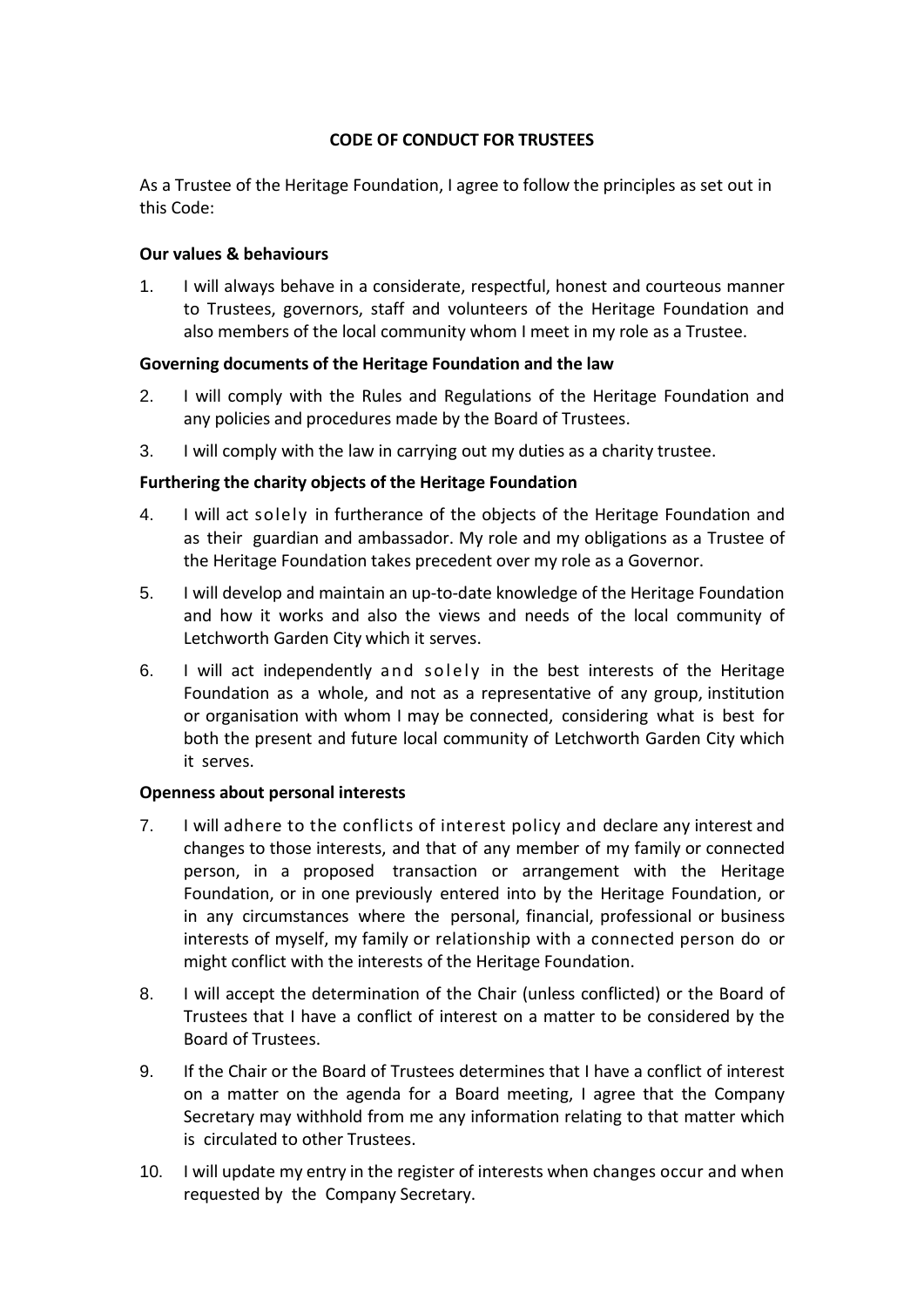#### **Personal gain**

11. Neither I nor a member of my family will gain a financial or other material benefit as a result of my being a Trustee, unless appropriately authorised by the Board of Trustees in accordance with the Rules.

#### **Confidentiality**

12. I will comply with the provisions of the confidentiality agreement which I have signed with the Heritage Foundation.

#### **Conduct and decision making at Board meetings of the Heritage Foundation**

- 13. I will:
	- (a) strive to attend all Board meetings, giving apologies to the Chair/Company Secretary prior to the meeting if I cannot attend;
	- (b) study the agenda and other information sent to me in good time prior to the meeting;
	- (c) be prepared to debate, challenge constructively and vote on agenda items during the meeting;
	- (d) have a fair and open-minded view to discussions at meetings, showing respect for the view of others; I will focus my comments on, and take decisions having regard to, what is in the best interests of the Heritage Foundation and both the present and future local community of Letchworth Garden City. When making decisions, I will place the interests of the Heritage Foundation before any personal interests;
	- (e) respect the authority of the chair of the meeting.

#### **Collective responsibility for Board decisions**

- 14. I accept that a valid decision of the Board of Trustees is binding on the Heritage Foundation unless and until varied by a subsequent decision of the Board of Trustees.
- 15. I will uphold collective responsibility for all valid decisions of the Board of Trustees and will continue to support them. If I no longer feel I can support a decision, I shall resign from the Board of Trustees.
- 16. In such an event I will continue to respect the confidentiality of all information I obtained as a result of being a Trustee.

#### **Improving governance**

- 17. I will participate in induction, training and development activities for Trustees.
- 18. I will participate in any performance reviews of the Board collectively or Trustees individually in accordance with any programme approved by the Board of Trustees.
- 19. I will allow the senior management team to act in accordance with the terms of the authorities delegated to them by the Board of Trustees. I will always seek to work and behave constructively and positively with the Management Team recognizing a Trustee's role as a critical friend.

#### **Protecting the Heritage Foundation's reputation**

20. I will not make public statements about the Heritage Foundation (including on social media) unless first approved by the Company Secretary of the Heritage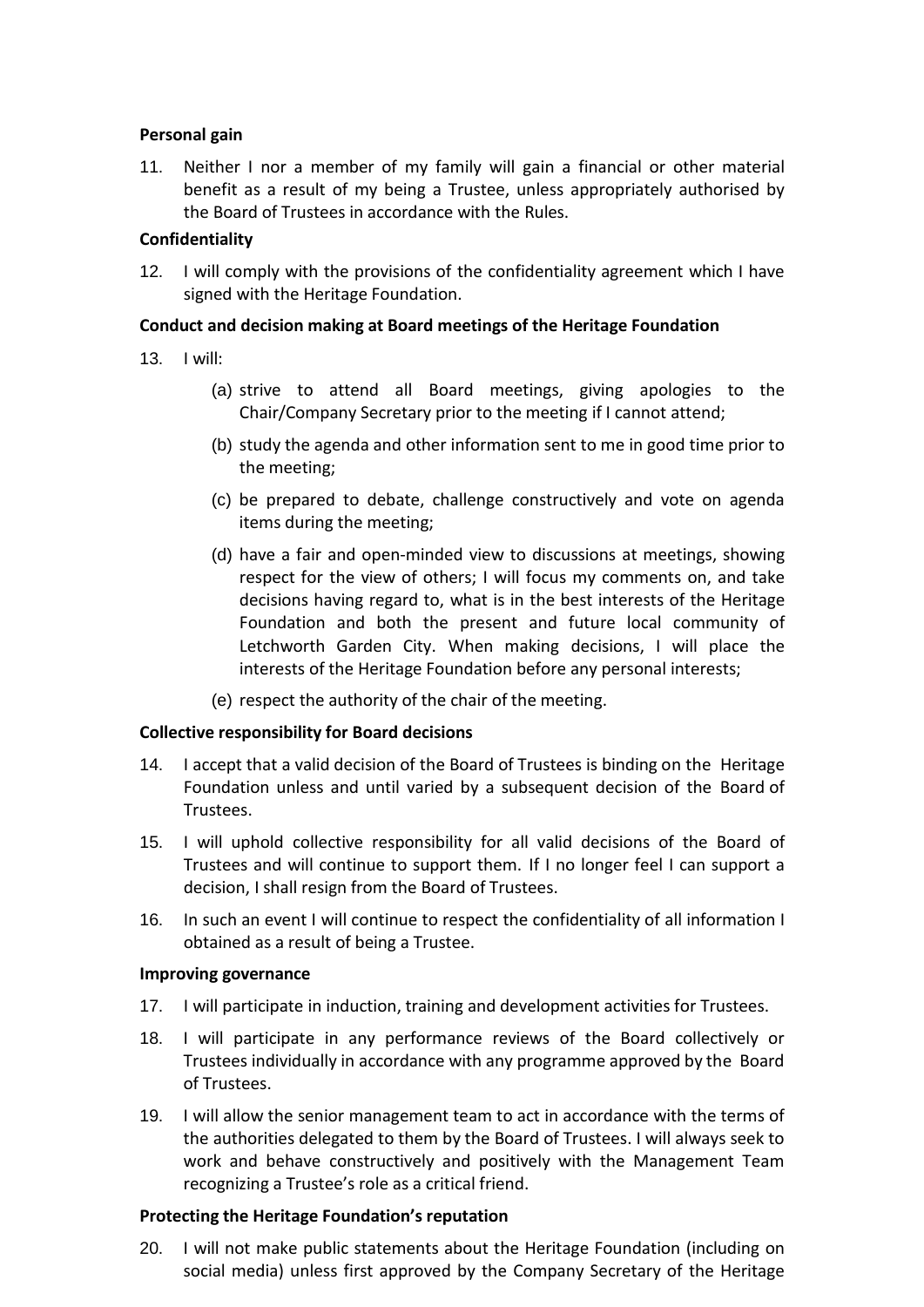Foundation who will liaise as appropriate internally or externally.

- 21. When speaking as a private citizen or as a Trustee, I will not say anything which would, to the best of my knowledge, be factually incorrect about the Heritage Foundation.
- 22. When speaking as a Trustee, my comments will reflect current strategy and policy of the Heritage Foundation even when these do not agree with my personal views.

#### **Volunteer roles outside the Board**

23. If I am also involved in other roles with the Heritage Foundation, I will be clear about the capacity in which I am acting at any time and maintain the separateness of my responsibilities as a Trustee.

#### **Managing disputes, grievances and disciplinary matters relating to a potential breach of the Code of Conduct for Trustees**

- 24. In instances where there is a dispute, grievance or a potential breach of the Trustee Code of Conduct the following process will be followed:
- 25. The complainant, whether a fellow Trustee, Governor or a member of the Foundation staff will raise the matter with the Chair of the Board and the Company Secretary setting out the specific circumstances, including providing any supporting evidence relevant to the concerns raised.
- 26. With the agreement of the complainant the Chair will speak to the Trustee concerned, sharing the concerns raised along with any evidence and inviting the Trustee to respond. This is an initial and informal first step investigation which seeks to identify a simple and immediate resolution to the problem or issue to the satisfaction of all parties. The Chair will routinely be accompanied in carrying out this informal investigation by the Company Secretary and may also at their discretion involve the Vice-chair in this process.
- 27. In instances where a simple and immediate resolution cannot be agreed upon, the Chair will report the matter to the Board of Trustees to determine whether a formal investigation should be undertaken. The Board must agree by a simple majority to undertake such an investigation. If the Board do not agree to undertake an investigation the parties concerned will be notified of that decision.
- 28. Where an investigation is agreed upon then the following process will be followed:
- 29. The Trustees will appoint an Investigation Panel made up of at least two Trustees who will undertake the investigation. The Company Secretary will provide appropriate support and advice but will not be party to any recommendation or decision.
- 30. The purpose of the investigation is to establish a fair and balanced view of the facts relating to the issues and allegations, before deciding whether to proceed to disciplinary action. The amount of investigation required will depend on the nature of the allegations and will vary from case to case. It may involve interviewing and taking statements from the complainant and any witnesses, and/or reviewing relevant documents. Investigative interviews are solely for the purpose of fact finding. The Trustee being investigated, and any witnesses, are expected to cooperate fully and promptly in any investigation. Copies of